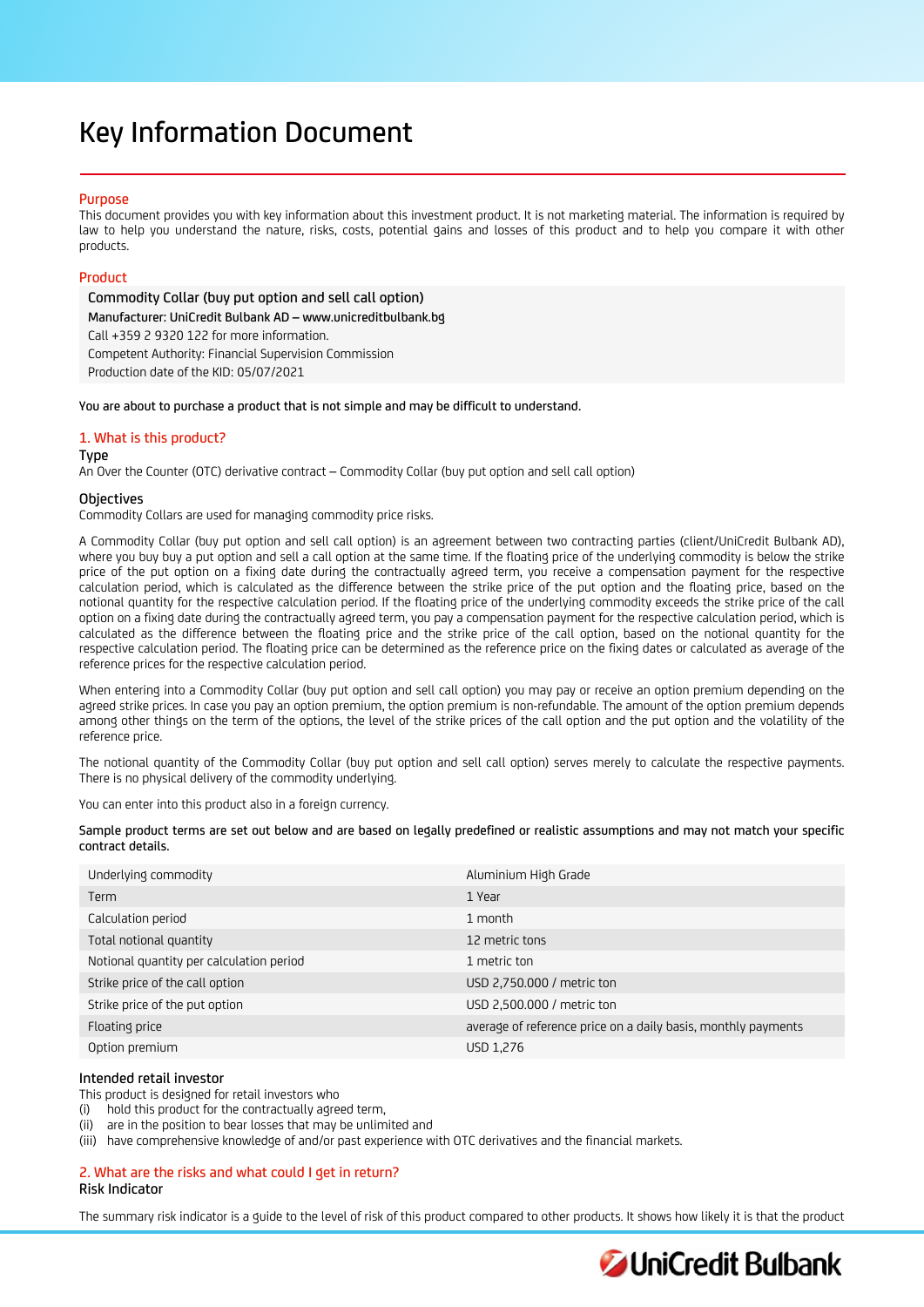will lose money because of movements in the markets or because we are not able to pay you.

We have classified this product as 7 out of 7, which is the highest risk class.



Be aware of currency risk. You may pay and/or receive payments in a different currency, so the final return you will get depends on the exchange rate between the two currencies. This risk is not considered in the indicator shown above.

In some circumstances you may be required to make payments to pay for losses. The total loss you may incur may be significant.

This product does not include any protection from future market performance so you could incur significant losses.

#### Performance Scenarios

Notional quantity 12 metric tons

Market developments in the future cannot be accurately predicted. The scenarios shown are only an indication of some of the possible outcomes based on recent returns. Actual returns could be lower.

| <b>Scenarios</b>      |                                            | 1 Year<br>(Recommended<br>holding period) |
|-----------------------|--------------------------------------------|-------------------------------------------|
| Stress scenario       | What you might get back or pay after costs | USD -30,505                               |
|                       | Average return/loss each year              | $-101.18%$                                |
| Unfavourable scenario | What you might get back or pay after costs | USD -4,874                                |
|                       | Average return/loss each year              | $-16.17%$                                 |
| Moderate scenario     | What you might get back or pay after costs | USD -1,292                                |
|                       | Average return/loss each year              | $-4.28%$                                  |
| Favourable scenario   | What you might get back or pay after costs | <b>USD 1,458</b>                          |
|                       | Average return/loss each year              | 4.84 %                                    |

This table shows the money you could get back or pay over the next 1 Year, under different scenarios, assuming a notional quantity of 12 metric tons. The scenarios shown illustrate how your investment could perform. You can compare them with scenarios of other products.

The scenarios presented are an estimate of future performance based on evidence from the past on how the value of this investment varies, and are not an exact indicator. What you get or pay will vary depending on how the market performs and how long you keep the product.

The stress scenario shows what you might get back or pay in extreme market circumstances, and it does not take into account the situation where we are not able to pay you.

The figures shown include all the costs of the product itself, but may not include all the costs that you pay to distributor. The figures do not take into account your personal tax situation, which may also affect how much you get back or pay.

#### 3. What happens if UniCredit Bulbank AD is unable to pay out?

Counterparties of derivative transactions are exposed to the risk that UniCredit Bulbank AD becomes unable to discharge its obligations under the transaction, for example in the case of an insolvency (inability to pay or overindebtedness) or in the case resolution measures are taken by an authority against the credit institution. Such a decision to take resolution measures can, for example, be taken if the assets of the institution are less than its liabilities, where it is unable or will, in the near future, be unable to pay its debts or other liabilities as they fall due, or where it requires extraordinary public financial support. Where resolution measures are taken, the competent resolution authority can decide on an early termination of the derivative transaction. In the case such early termination results in a claim of the counterparty against the credit institution, the decision of the resolution authority can lead to a partial or complete reduction of the principal amount of this claim or in a conversion of this claim in to equity (shares or other types of equity).

If UniCredit Bulbank AD does not fulfil its obligations connected with the product or is unable to pay, you can lose part of or the full payout or can suffer an unlimited loss. This product is not protected by any deposit guarantee scheme, legal or otherwise, or any other type of guarantee.

#### 4. What are the costs?

The Reduction in Yield (RIY) shows what impact the total costs you pay will have on the performance of the product. The total costs take into account one-off, ongoing and incidental costs.